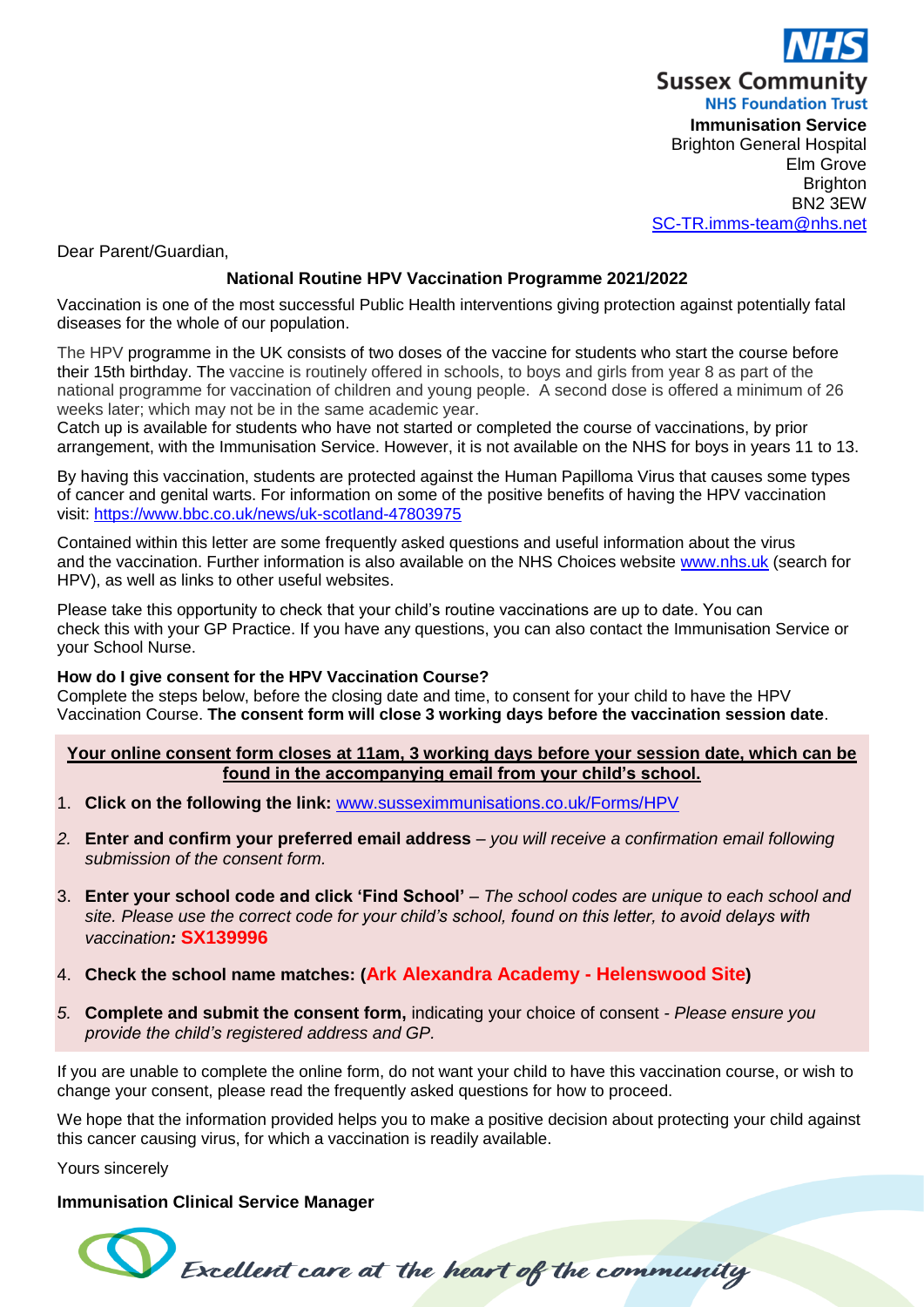# **FREQUENTLY ASKED QUESTIONS**

**Speak to a member of the Immunisation Service by calling your local team on 01273 696011 Brighton Ext. 3789 Chichester Ext. 8100 Crawley Ext. 2043 East Sussex Ext. 2080 Worthing Ext. 8533**

**What do I do if I cannot complete the online consent form?** Contact your local team in the Immunisation Service on the number provided, and complete a verbal consent with them **before the closing date and time**.

**What do I do if I missed the cut off date to complete an online consent form and the form is now?** The online form will re-open, 1 working day after the school session date. You will then be able to complete a consent form and book into a catch up clinic online, by following the instructions in the automated email you will receive upon submission of a positive consent form. If you are unable to use the online booking system, please contact your local team on the number provided.

**Can I use the same school code for both my children?** The Cinnamon school codes are unique to each individual school and site. I.e. lower and upper schools or Independent schools with more than one location e.g. Brighton College Prep and Brighton College will both have different Cinnamon school codes. Therefore, if you have more than one child, but they do not attend the same school site please do not submit the consent for using the same code. You will receive a separate letter from your school in order to consent for both children. Please note these letter may not be sent to you at the same time, this is dependent on the vaccination session date.

**What do I do if I do not want my child to have this vaccination course?** Please complete the online consent form following the steps in the parent letter, and indicating that you do not give consent for the full HPV vaccination course. In the absence of a form, we may offer your child the opportunity to consent to the HPV vaccination course themselves, following an assessment of their competence and understanding of what's involved with this vaccination.

**What do I do if I have changed my mind after completing an online consent form?** You must contact the Immunisation Service to change your consent and inform your child's school, by putting this in writing; prior to the vaccination session date.

**How will I know when my child has been vaccinated?** You will receive an email, sent to the email address provided when completing the online form, advising you of the vaccination outcome. If your child was not vaccinated, following submission of a positive consent form, your email will advise of the reason for this and contain details of how to book into a catch up clinic.

**What vaccines are being offered and why? There are currently two vaccines available,** Gardasil and Gardasil 9, as part of the routine vaccination programme. Your child could be offered either of these vaccines for their first and / or second dose. The vaccines protect against HPV which can cause most cervical cancers (more than 70% in the UK), some anal and genital cancers, and some cancers of the head and neck. The vaccines also protect against genital warts. They do not protect against all of the other cancer-causing types of HPV, so it's vital that women still go for routine cervical screening tests when they are older. For the Patient Information Leaflets and further information, please visit:

**Gardasil:** <https://www.medicines.org.uk/emc/product/261/pil> **Gardasil 9:** [Gardasil 9 suspension for injection -](https://www.medicines.org.uk/emc/product/7330/pil) Patient Information Leaflet (PIL) - (emc) (medicines.org.uk)

**Why is the vaccine given at 12 or 13 years of age?** HPV is spread by someone having sex or being sexually intimate with another who has the virus. Whilst most young people don't start having sex until they are 16 or over, it has been shown the vaccine provides the best protection if given at 12 – 13 years of age as the immune response is better. It is still important to have the vaccine even if a young person is sexually active as it can provide protection against any of the HPV types in the vaccine they have not been exposed to.

**Can older girls be vaccinated too?** Yes. They can contact the Immunisation Service, contact details for each area are overleaf, if they wish to start or complete the course. If they are 15 years of age or over, they will need to have the three dose schedule.

**What if they want the vaccination but, as a parent / guardian, we would rather they didn't have it?** If you do not want your child to have these vaccinations, please complete the online consent form indicating this. However, if your child approaches us requesting these vaccinations where you have indicated you do not consent, we would endeavour to have a conversation with you to discuss their options. Legally children under the age of 16 can